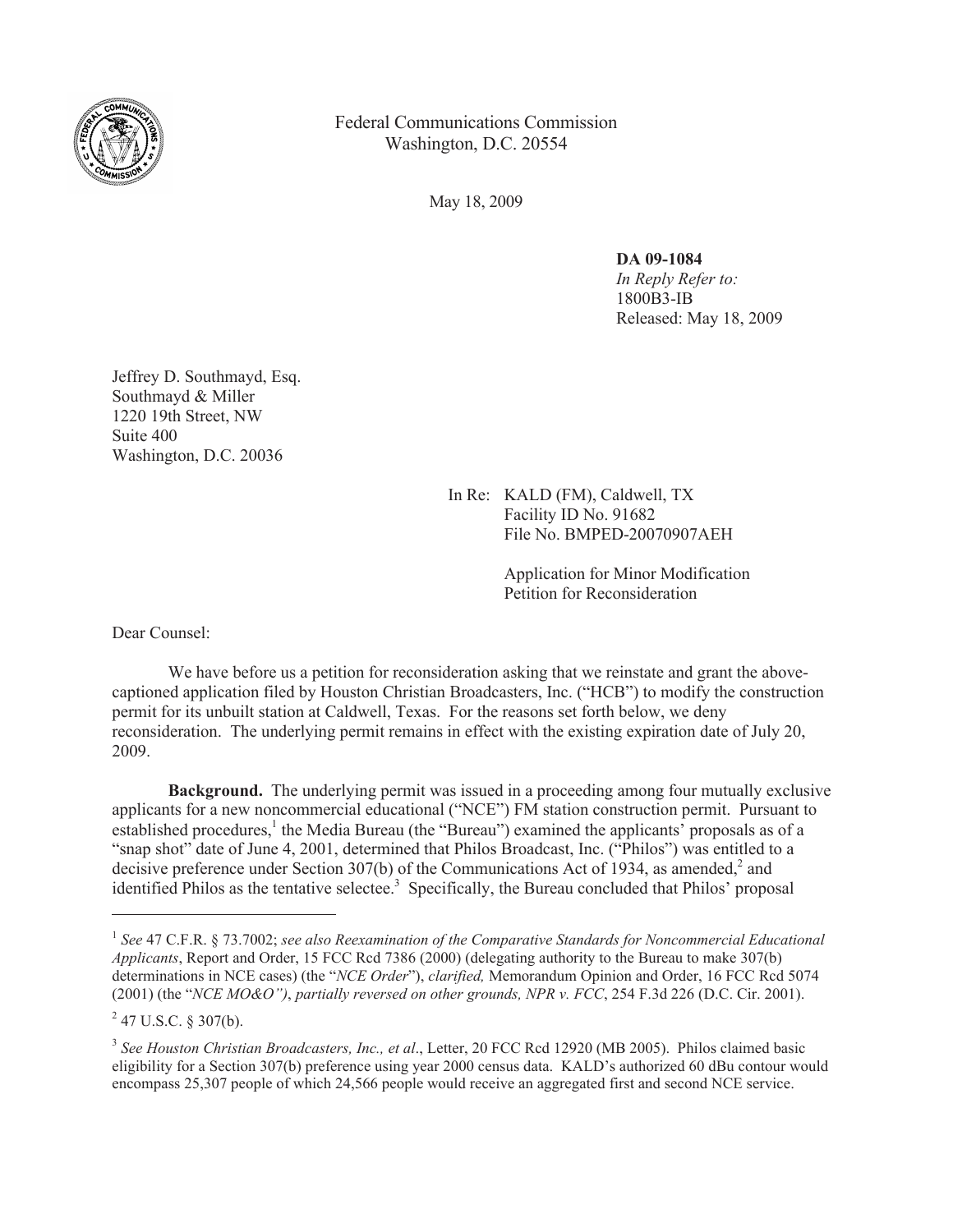would provide a first NCE service to 8,063 people, and none of the other applicants could make an equivalent or better showing.<sup>4</sup> Accordingly, the Bureau identified Philos as the tentative selectee, and on July 20, 2006, awarded the construction permit to Philos. As with all NCE permits awarded by decisive Section 307(b) preference, the permit was issued with a special operating condition, requiring the permittee to maintain the promised service pursuant to Section 73.7002(c) of the Commission's Rules (the "Rules"). HCB, one of the non-prevailing applicants in the group, obtained the permit from Philos by assignment on April 9, 2007. On September 7, 2007, HCB filed the instant application for minor modification, and it amended that application on March 2, 2009. HCB proposed to change the station's transmitter location, effective radiated power, and antenna height, and to upgrade the station from a Class A to a Class C2 facility. On March 25, 2009, the Bureau dismissed the application as unacceptable for filing, finding that the proposed modification would not satisfy the condition placed on the permit as a result of the comparative preference.<sup>5</sup> HCB seeks reconsideration.

**Discussion.** Section 73.7002(c) of the Rules provides that for a period of four years of on-air operations, an NCE applicant receiving a decisive Section 307(b) preference must "construct and operate technical facilities substantially as proposed and shall not downgrade service to the area on which the preference was based."<sup>6</sup> A condition on the KALD(FM) construction permit thus requires HCB's compliance with this requirement. HCB asserts that its application should be deemed to comply with Section 73.7002(c).<sup>7</sup>

HCB proposes to extend KALD(FM)'s service contour to the north, south, and east, while reducing that contour to the west. HCB acknowledges that an area of first NCE service in the western portion of its authorized contour is eliminated and that 2,262 people (approximately 28 percent of the population on which the preference was based) reside in that area according to census information for the year 2000. HCB contends that, although it must maintain service to a requisite number of people, the particular geographic region where the pertinent population resides is immaterial. Thus, HCB argues that any first service loss to the west is ameliorated by its proposed new service to the north and south. Because 2,081 people reside in those northern and southern areas, HCB argues that there is a net first NCE service loss to only 181 people (2,262 minus 2,081). HCB argues that this loss is *de minimis* because it represents only about 2 percent of the first service on which the preference was awarded.<sup>8</sup> HCB further argues that its proposal will result in no loss at all, and actually in a service gain, if one considers post-snap-shot date changes in the region's service from other authorized radio stations. For example, HCB states that a modification by NCE station KANJ(FM), Giddings, Texas eliminated that station's service to a portion of the new area into which KALD(FM) proposes to expand.<sup>9</sup> HCB maintains that its proposal, by offering new service to people who lost service from KANJ(FM) and

<sup>&</sup>lt;sup>4</sup> Philos was the only applicant to assert that it was entitled to a first service preference.

<sup>&</sup>lt;sup>5</sup> Letter from Arthur E. Doak, Senior Engineer to Houston Christian Broadcasters (MB Mar. 25, 2009) (the *"Dismissal Letter*").

<sup>6</sup> 47 C.F.R. § 73.7002(c); *see also NCE Order,* 15 FCC Rcd at 7397.

<sup>7</sup> *See* Exhibit 1 to Application BMPED-20070907AEH.

<sup>&</sup>lt;sup>8</sup> HCB also claims gains in second service. Second service information is not decisional in considering whether there has been a downgrade to the area on which KALD's preference was based; the original preference was awarded solely on KALD's first service.

<sup>&</sup>lt;sup>9</sup> The KANJ(FM) modification was licensed on June 23, 2006, about a month prior to issuance of the KALD(FM) construction permit.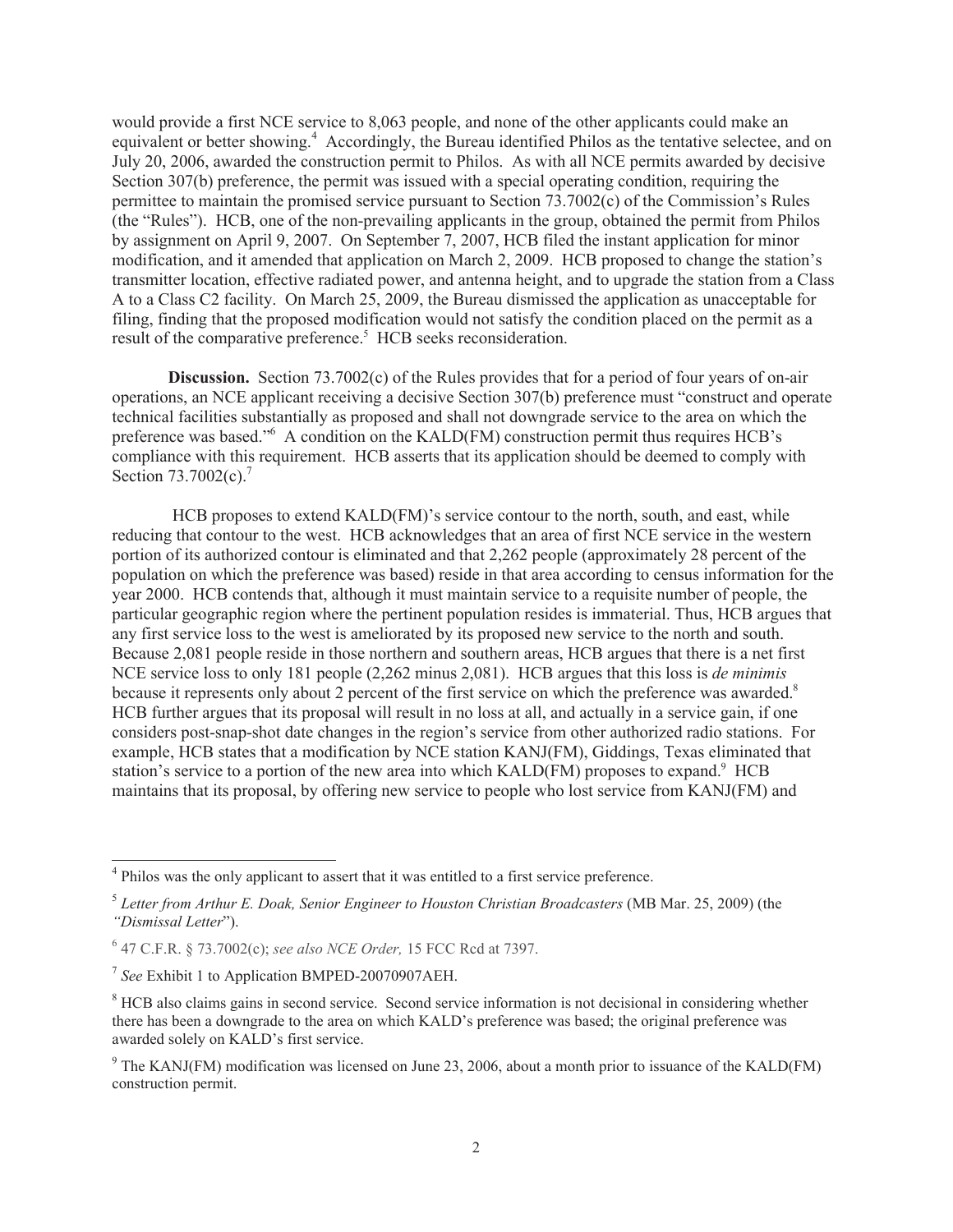others, would bring about a net gain of first service to 721 people.<sup>10</sup> Accordingly, HCB submits that the proposed changes in the predicted service contour and population served are permissible and that a finding otherwise would be "nonsensical."

We disagree. Permittees which received a decisive Section 307(b) preference are not precluded from making minor changes to their proposed stations. Section 73.7002(c) of the Rules, however, explicitly prohibits any changes which will "downgrade service to *the area* on which the preference was based."<sup>11</sup> This provision ensures that applicants which received a comparative preference over others as a threshold matter without consideration of any other comparative qualifications will provide the public with the benefits promised.<sup>12</sup> In addition, the Commission examines competing NCE applicants<sup>7</sup> proposals as of a "snap shot" date. In examining levels of new first and second NCE service, the Commission has stated that it will use the snap shot date without consideration of inevitable, subsequent shifts in population and numbers of stations authorized.<sup>13</sup> Section 73.7002(c) thus focuses on preventing downgrades to *the area* on which the preference was based, rather than on shifting populations and service changes by other stations.

By its terms, Section 73.7002(c) does not, as HCB proffers, allow an applicant the discretion to downgrade so long as the population losing service will be small or would be offset by population elsewhere that would gain service.<sup>14</sup> Nor does it allow applicants to abandon areas on which the preference was based due to subsequent changes in an area's demographics or in response to actions by other radio stations.<sup>15</sup> Thus, the application form for facility modifications by NCE stations (FCC Form 340) specifically explains that if an NCE applicant receiving a decisive 307(b) preference proposes to downgrade service prior to the expiration of the four-year holding period, the "application is unacceptable."<sup>16</sup> HCB's elimination of first NCE service to  $2.262$  people in the western portion of its authorized contour constitutes a downgrade of service to an area on which a Section 307(b) preference was based in violation of the clear language of Section 73.7002(c) of the Rules.

HCB has not requested a waiver of the rule nor has it presented any unique circumstances or

<sup>15</sup> *See supra* n.13.

 $10$  The 721-person figure is calculated by subtracting 8,063 (the number of people receiving first service based on the snap shot date) from 8,784 (the number of people receiving first service under current conditions). The *Dismissal Letter* cited a claim by HCB that its modification would result in new first and second service to 949 more people than the authorized facilities. That figure represented first service to 721 people plus second service to 228 people.

<sup>11</sup> 47 C.F.R. § 73.7002(c) (*emphasis added*). *See also NCE Order,* 15 FCC Rcd at 7398; *NCE MO&O,* 16 FCC Rcd at 5088.

<sup>12</sup> *See NCE Order,* 15 FCC Rcd at 7398.

<sup>&</sup>lt;sup>13</sup> *NCE MO&O*, 16 FCC Rcd at 5083. Similarly, changes made after the snap shot date may potentially diminish, but cannot enhance, an applicant's comparative position. 47 C.F.R. § 73.7003(e).

<sup>14</sup> *See University of Oklahoma, et. al,* Letter, 20 FCC Rcd. 11984 (MB 2005). *Letter to James P. Pappas*, Ref. 1800B3-ALV (MB May 13, 2007) (rejecting subsequent modification application for a new NCE station at Woodward, Oklahoma where permittee that received a first service preference would reduce its new first service population to 14,474 people (a loss of 2,123 people).

<sup>&</sup>lt;sup>16</sup> *See* Question 18 of FCC Form 340 (providing that if an applicant cannot certify that either (1) the proposed modification will not downgrade service to the area on which the Section 307(b) preference was based, or (2) although it proposes to downgrade service, the applicant has provided full service to that area for a period of four years of on-air operations, the application is unacceptable).